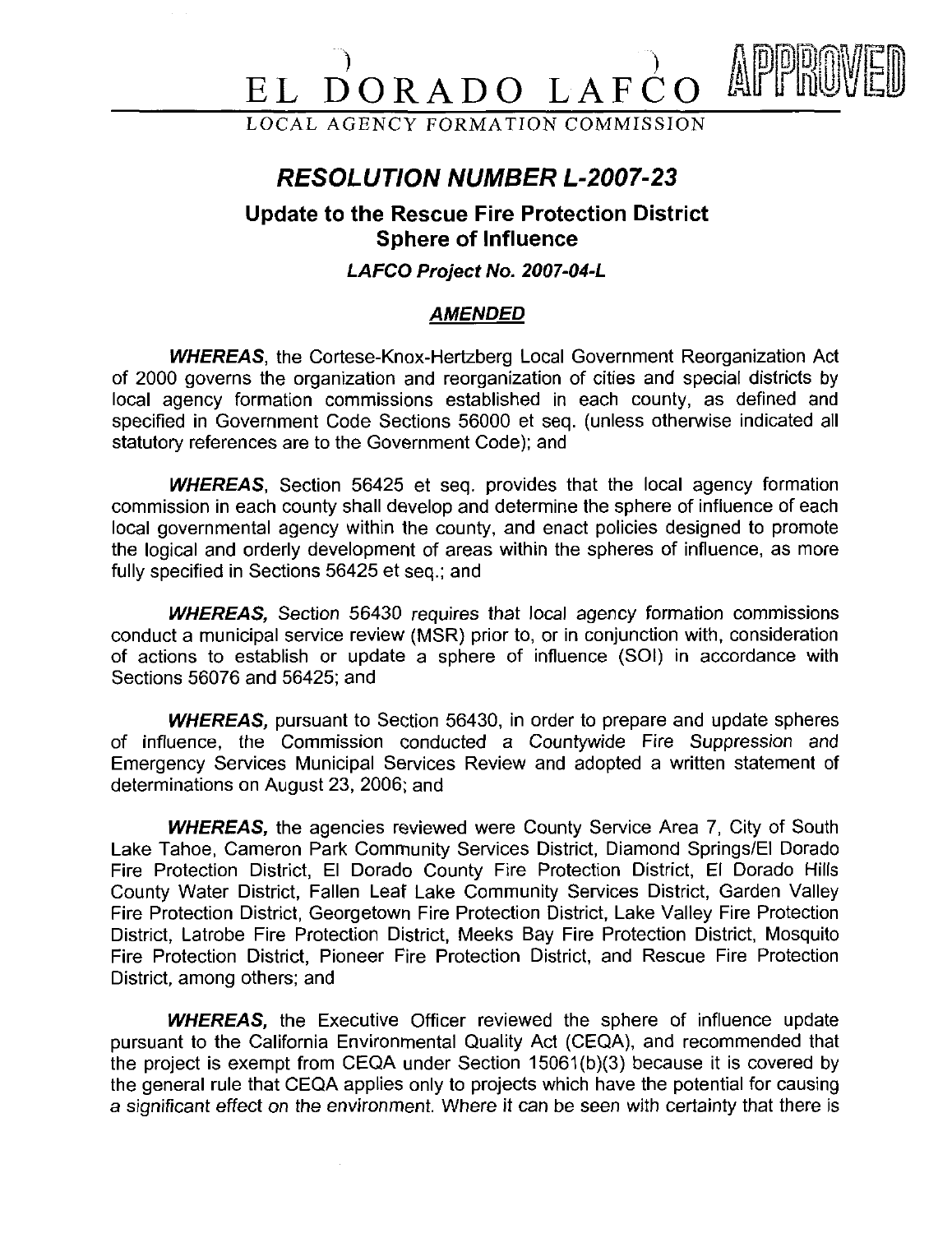LAFCO Resolution L-2007-23 ( $m/$ ENDED) AND HUUU VILHUU

no possibility that the activity in question may have a significant effect on the environment, the activity is not subject to CEQA, and, based thereon, the Executive Officer prepared a Notice of Exemption; and

**WHEREAS,** the Executive Officer set a public hearing for June 27, 2007 for consideration of the environmental review and the draft sphere of influence update for Rescue Fire Protection District and caused notice thereof to be posted, published and mailed at the times and in the manner required by law at least twenty-one (21) days in advance of the date; and

**WHEREAS,** on June 27, 2007 the draft sphere of influence update came on regularly for hearing before LAFCO, at the time and place specified in the Notice; and

**WHEREAS,** at said hearing, LAFCO reviewed and considered the draft sphere of influence, and the Executive Officer's Report and Recommendations; each of the policies, priorities and factors set forth in Government Code Section 56425 et seq.; LAFCO's Policies and Guidelines related to spheres of influence, starting with Policy 4.0; and all other matters presented as prescribed by law; and

**WHEREAS,** at that time, an opportunity was given to all interested persons, organizations, and agencies to present oral or written testimony and other information concerning the proposal and all related matters; and

**WHEREAS,** the Commission received, heard, discussed, and considered all oral and written testimony related to the sphere update, including but not limited to protests and objections, the Executive Officer's report and recommendation, the environmental document and determinations and the service reviews; and

**WHEREAS,** pursuant to Government Code Section 56425(i)(2), the Commission does hereby establish the functions and classes of services provided by Rescue Fire Protection District as follows: fire suppression and emergency services; and

**WHEREAS,** the Commission does hereby make the following determinations regarding the proposal pursuant to Government Code Section 56425(e):

#### **1 The present and planned land uses in the area, including agricultural and open space lands.**

The majority of present land use in the RES area includes rural and low density residential and agricultural uses, although there are a few places with high density residential and commercial uses. The highest concentration of residents is in the town of Rescue; however a substantial portion of the district's population is diffused throughout RES' service area. Future land uses are expected to remain relatively unchanged, with population growth likely lower than the projections for other unincorporated portions of the Western Slope. The 2004 General Plan encourages future development to remain within the community region of Rescue and the area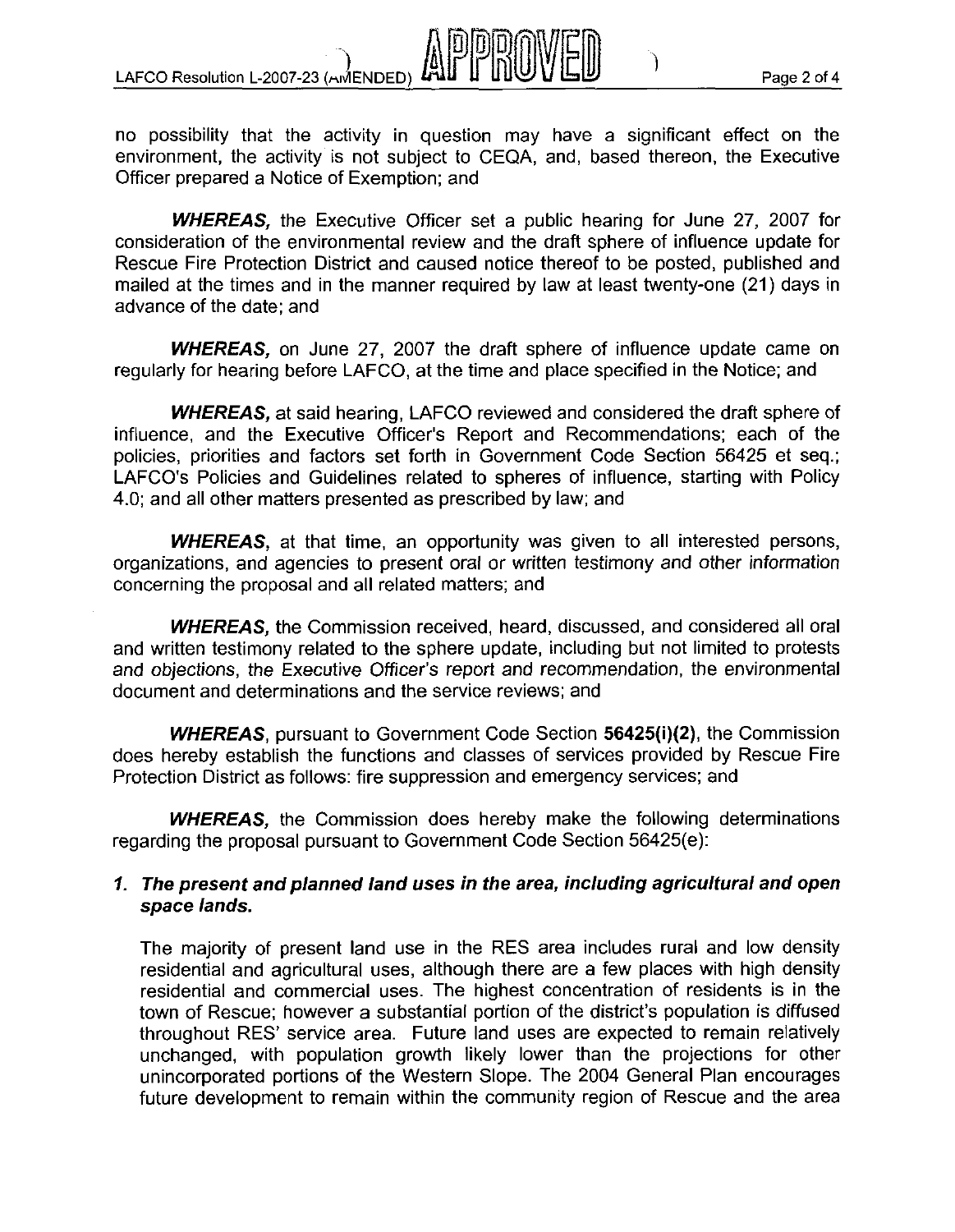

west of Cameron Park. The area west of Cameron Park, especially south of Green Valley Road, is experiencing significant growth.

The current RES sphere includes lands to its west and east; neither of these areas are within the boundaries of a fire agency. As noted above, some landowners of the parcels to the west of the district are actively seeking to develop the Kanaka Valley area. This development has the potential to straddle two fire agencies: a portion of the project is within the RES sphere of influence. The remainder is in the El Dorado Hills County Water District (EDH) service area. The development of the Kanaka Valley region will introduce growth-inducing pressures, taxing the agency's ability to serve the area while maintaining current service levels. Further compounding the challenge of providing service to the area are the twin factors of limited road access in and out of Kanaka Valley and the location of the district's sole fire station in Rescue. There are no plans to develop the parcels to the east beyond the current General Plan designation. These areas are between RES and El Dorado County FPD (ECF). The RES, EDH and ECF chiefs recognize that these parcels are not within their respective fire protection agency. Since further discussions and within their respective fire protection agency. analyses are necessary, they have requested that their spheres remain as they are currently drawn. All three chiefs have agreed to a collaborative effort to evaluate and reorganize the spheres and service areas, if necessary.

#### **2. The present and probable need for public facilities and services in the area.**

Parcels currently within the RES district receive sufficient fire suppression and emergency response services as needed. If annexed, the areas described above would increase demand for these services, potentially taxing existing personnel and equipment to maintain current levels of service to existing and new residents. Increased property taxes, development impact fees and assessments from any newly-annexed areas may offset this increase in costs.

#### **3. The present capacity of public facilities and adequacy of public services that the agency provides or is authorized to provide.**

The RES appears to provide adequate fire suppression and emergency response services within and, in cases of mutual aid responses, outside its boundaries. The district is compensated for these services primarily through property taxes, County Supplement Funds and district assessments.

#### **4. The existence of any social or economic communities of interest in the area if the Commission determines that they are relevant to the agency.**

RES serves the community of Rescue as well as the areas west of Cameron Park. The proposed project of Kanaka Valley, at full build-out, may be large enough to be considered a future "community of interest;" however its inclusion would not require further Commission consideration of this issue at this time.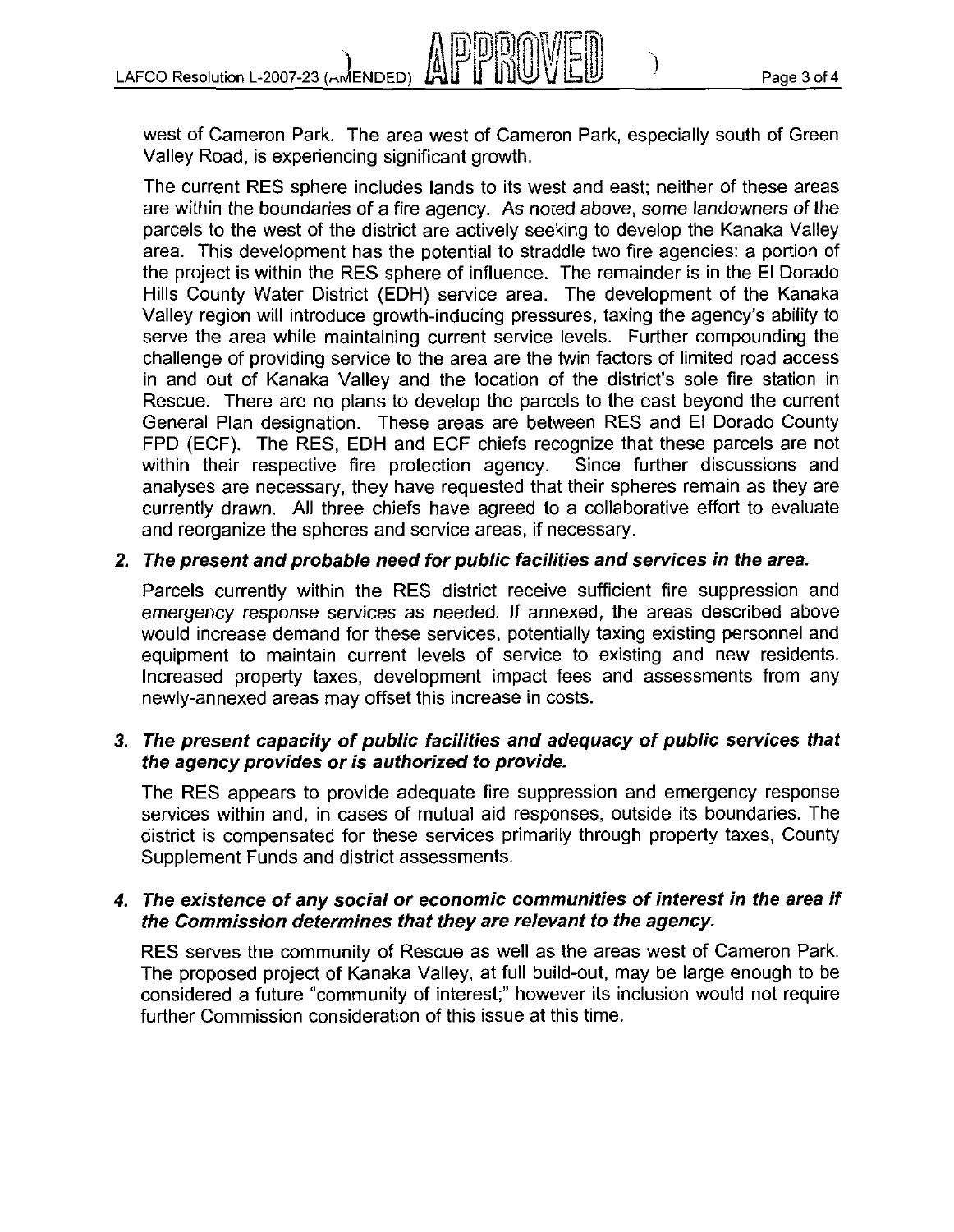#### **NOW, THEREFORE BE IT HEREBY RESOLVED, DETERMINED, ORDERED AND FOUND:**

Section 1. Each of the foregoing recitals is true and correct.

Section 2. The Notice of Exemption prepared by the Executive Ofticer is approved as the appropriate environmental document for this project.

Section 3. The update to the Rescue Fire Protection District's Sphere of Influence to affirm the current sphere is orderly, logical and justifiable.

Section **4.** The Executive Officer is directed to file a Notice of Exemption under Section 15061(b)(3) in compliance with the California Environmental Quality Act and local ordinances implementing the same.

Section 5. The Rescue Fire Protection District's sphere of influence is updated to affirm its current sphere as shown on the attached map, marked Exhibit A, attached hereto and incorporated herein by this reference.

**PASSED AND ADOPTED** by the El Dorado Local Agency Formation Commission at a regular meeting of said Commission, held June 27, 2007 by the following vote of said Commission.

> AYES: LONG, LOFTIS, BRIGGS, HAGEN, HUMPHREYS, NORRIS, SWEENEY NOES: NONE **ABSTENTIONS: NONE** ABSENT: NONE

ATTEST:

llison GMarso

Clerk to the Commission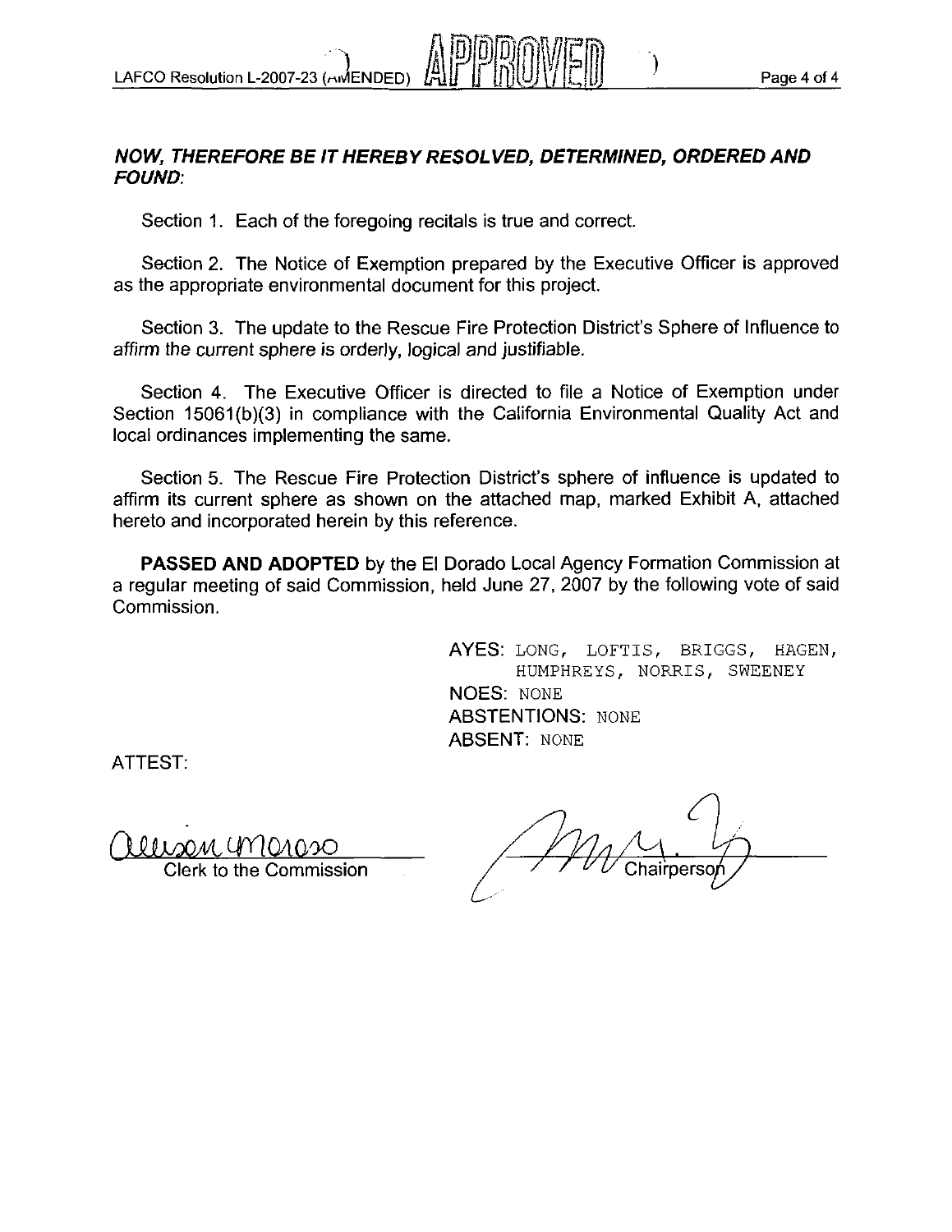